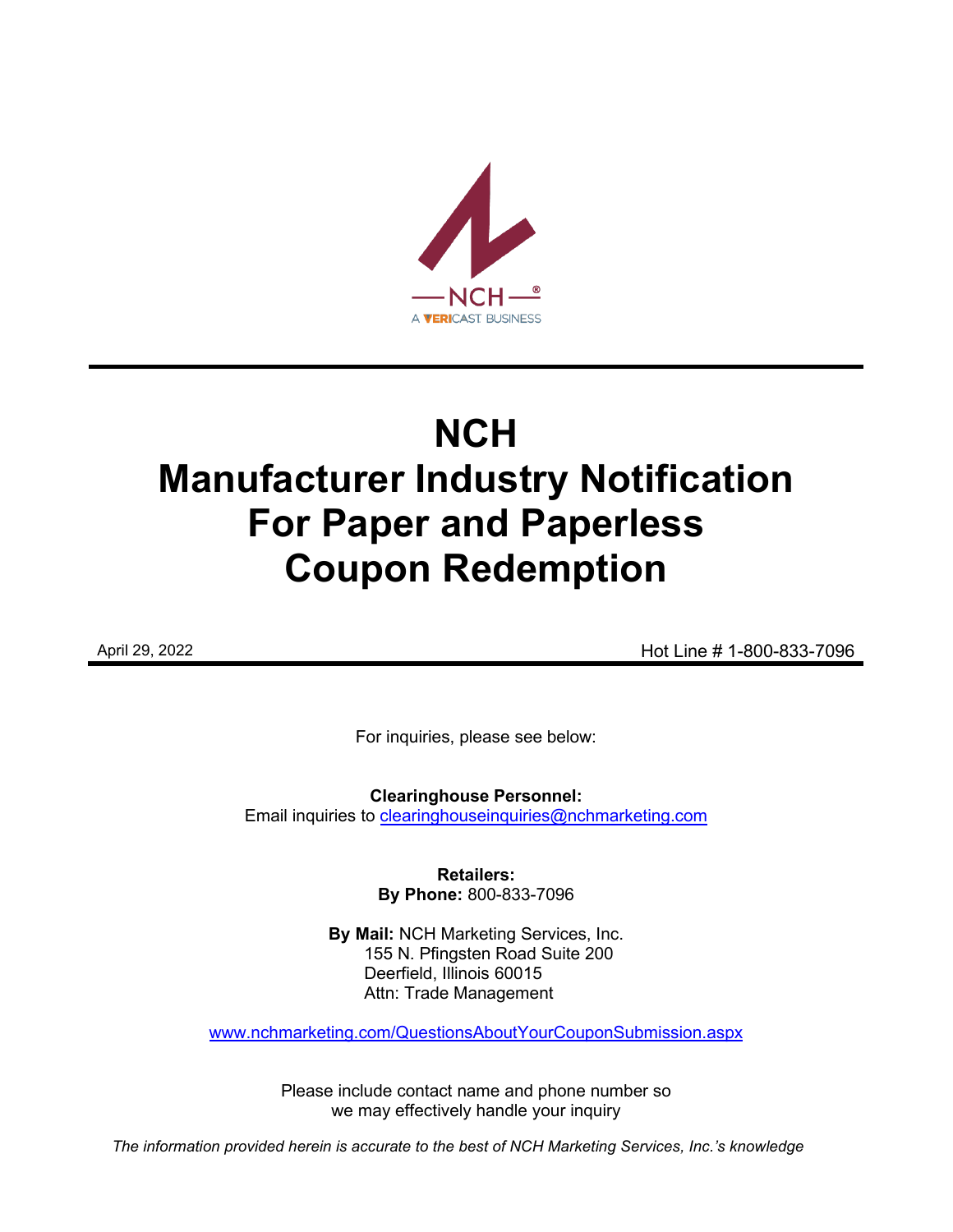# **Glossary**

## **Brands / Products**

Brands / products which the manufacturer has previously couponed on and advised NCH of; may not be all inclusive

## **Family Codes**

Family codes as provided by the manufacturer; may not be all inclusive of the manufacturer's complete family code structure

## **Manufacturer Merger**

A manufacturer merging into an existing NCH client

## **Manufacturer Name Change**

An NCH client changing their corporate name

## **Manufacturer Published Coupon Redemption Policy Updates**

Newly published or updated NCH client Manufacturer Redemption Policies which may be found online at the NCH Retailer Support Center, [www.nchmarketing.com/QuestionsAboutYourCouponSubmission.aspx](http://www.nchmarketing.com/QuestionsAboutYourCouponSubmission.aspx)

## **Manufacturer Redemption Address Change**

An NCH client moving to another agent or beginning to process in-house

## **Manufacturer Redemption Clarification**

Further details pertaining to NCH client company prefixes, brands, family codes, etc.

## **Manufacturer Split**

An NCH client who has sold products to another manufacturer

#### **New NCH Manufacturer**

A manufacturer new to NCH who may or may not have coupons in the marketplace

1

*Invoice and store tags need to reflect full NCH Manufacturer name and number as shown in example below.*

## *Example: ABC Company #9999*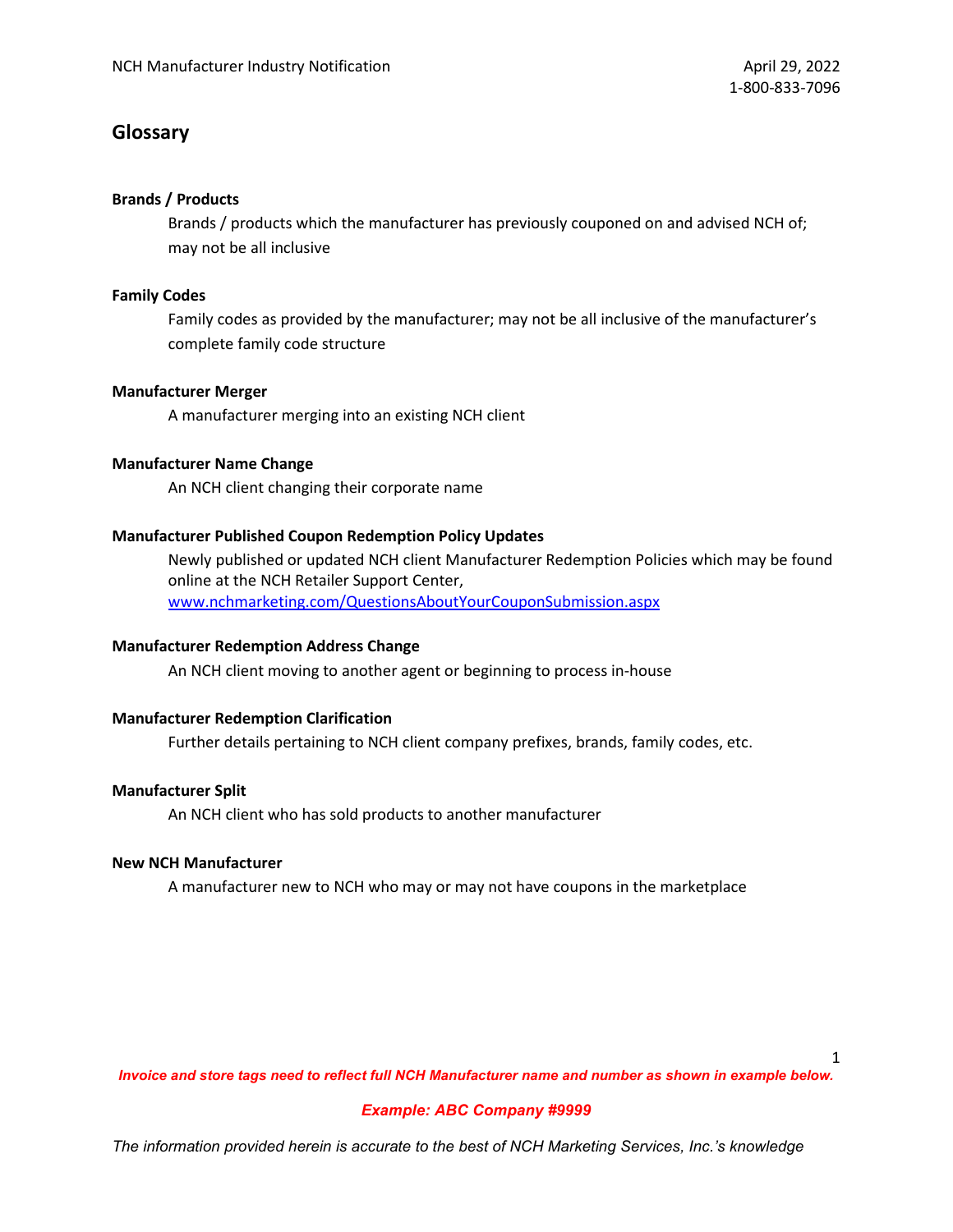# **New NCH Manufacturer**

# *The information below pertains to both paper and paperless submissions*

| Effective Date: 5/02/2022                                         |                                |                                                                                                                                                                                      |
|-------------------------------------------------------------------|--------------------------------|--------------------------------------------------------------------------------------------------------------------------------------------------------------------------------------|
| <b>Manufacturer Name</b>                                          | <b>Client Number</b>           | <b>Prior Redemption Address</b>                                                                                                                                                      |
| Wella Operations #1791<br>PO Box 880001<br>El Paso, TX 88588-0001 | 1791                           | HFC Prestige International US, LLC #2119<br>PO Box 880001<br>El Paso, TX 88588-0001                                                                                                  |
| <b>GS1 Company Prefix</b>                                         | <b>Family Codes</b>            | <b>Brands / Products</b>                                                                                                                                                             |
| 0070018                                                           | 200, 210-234, 900, 910-914     |                                                                                                                                                                                      |
| 038151                                                            | 210-217, 250-261               | Clairol Hair Color, Natural Instincts Hair<br>Color, Nice N Easy Hair Color, Clairol Root<br>Touch Up, Balsam Hair Color, Herbal<br>Essences Hair Color, Vidal Sassoon Hair<br>Color |
| 361422                                                            | 300, 310-313, 610-613, 632-642 |                                                                                                                                                                                      |
| 4064666                                                           | 411-413                        |                                                                                                                                                                                      |
| 0037000                                                           | 550-553, 720-722               |                                                                                                                                                                                      |
| 361630                                                            | 611, 633                       |                                                                                                                                                                                      |

| Effective Date: 5/02/2022                                       |                      |                                 |  |  |  |  |
|-----------------------------------------------------------------|----------------------|---------------------------------|--|--|--|--|
| <b>Manufacturer Name</b>                                        | <b>Client Number</b> | <b>Prior Redemption Address</b> |  |  |  |  |
| Thirty Madison #1790<br>PO Box 880001<br>El Paso, TX 88588-0001 | 1790                 | N/A                             |  |  |  |  |
| <b>GS1 Company Prefix</b>                                       | <b>Family Codes</b>  | <b>Brands / Products</b>        |  |  |  |  |
| 0371713                                                         | All Family Codes     | Picnic                          |  |  |  |  |

*Invoice and store tags need to reflect full NCH Manufacturer name and number as shown in example below.*

## *Example: ABC Company #9999*

*The information provided herein is accurate to the best of NCH Marketing Services, Inc.'s knowledge*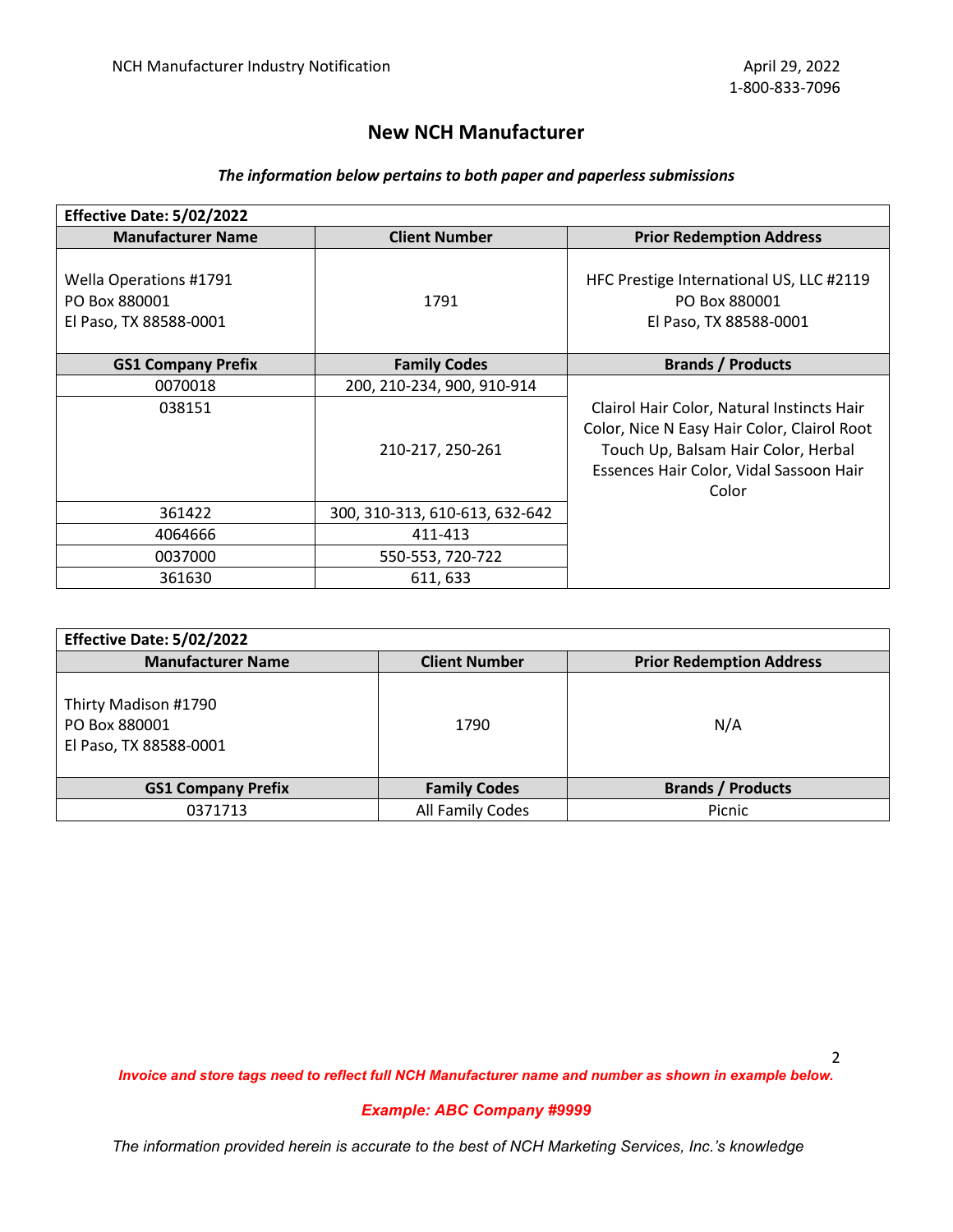# **New NCH Manufacturer**

## *The information below pertains to both paper and paperless submissions*

| Effective Date: 4/18/2022                                                   |                      |                                 |  |  |  |  |
|-----------------------------------------------------------------------------|----------------------|---------------------------------|--|--|--|--|
| <b>Manufacturer Name</b>                                                    | <b>Client Number</b> | <b>Prior Redemption Address</b> |  |  |  |  |
| Matosantos Commerical Corp #1789<br>PO Box 880001<br>El Paso, TX 88588-0001 | 1789                 | N/A                             |  |  |  |  |
| <b>GS1 Company Prefix</b>                                                   | <b>Family Codes</b>  | <b>Brands / Products</b>        |  |  |  |  |
| 0052525                                                                     | All Family Codes     | Campoverde                      |  |  |  |  |

# **Manufacturer Merger**

*The information below pertains to both paper and paperless submissions. Paperless offers must be reregistered for all agents by Effective Date below. Please email [NRSpaperless@nchmarketing.com](mailto:NRSpaperless@nchmarketing.com) to obtain correct NCH Retailer Services billing ID for Paperless Offer Registration Files.*

| <b>Effective Date: 5/02/22</b> |                                |                                                                            |                                                                       |                                |  |  |  |
|--------------------------------|--------------------------------|----------------------------------------------------------------------------|-----------------------------------------------------------------------|--------------------------------|--|--|--|
| <b>Manufacturer Name</b>       | <b>Client</b><br><b>Number</b> | <b>Previous Redemption Address</b>                                         | <b>Merging Into</b>                                                   | <b>Client</b><br><b>Number</b> |  |  |  |
| Post Consumer Brands, LLC      | 1473                           | Bob Evans & Crystal Farms #1547<br>PO Box 880001<br>El Paso, TX 88588-0001 | Post Consumer Brands #1473<br>PO Box 880001<br>El Paso, TX 88588-0001 | 1473                           |  |  |  |
| <b>GS1 Company Prefix</b>      |                                | <b>Family Codes</b>                                                        | <b>Brands / Products</b>                                              |                                |  |  |  |
| 0014616                        |                                | All Family Codes                                                           | All Brands                                                            |                                |  |  |  |
| 0020169                        |                                | All Family Codes                                                           | All Brands                                                            |                                |  |  |  |
| 0070110                        |                                | All Family Codes                                                           | All Brands                                                            |                                |  |  |  |
| 0070272                        |                                | 110                                                                        | Egg Beaters                                                           |                                |  |  |  |
| 0075900                        |                                | All Family Codes                                                           | All Brands                                                            |                                |  |  |  |
| 0075925                        |                                | All Family Codes                                                           | All Brands                                                            |                                |  |  |  |
| 0196370                        |                                | All Family Codes                                                           | All Brands                                                            |                                |  |  |  |
| 0706624                        |                                | All Family Codes                                                           | All Brands                                                            |                                |  |  |  |
| 0763514                        |                                | All Family Codes                                                           | All Brands                                                            |                                |  |  |  |

*Invoice and store tags need to reflect full NCH Manufacturer name and number as shown in example below.*

#### *Example: ABC Company #9999*

*The information provided herein is accurate to the best of NCH Marketing Services, Inc.'s knowledge*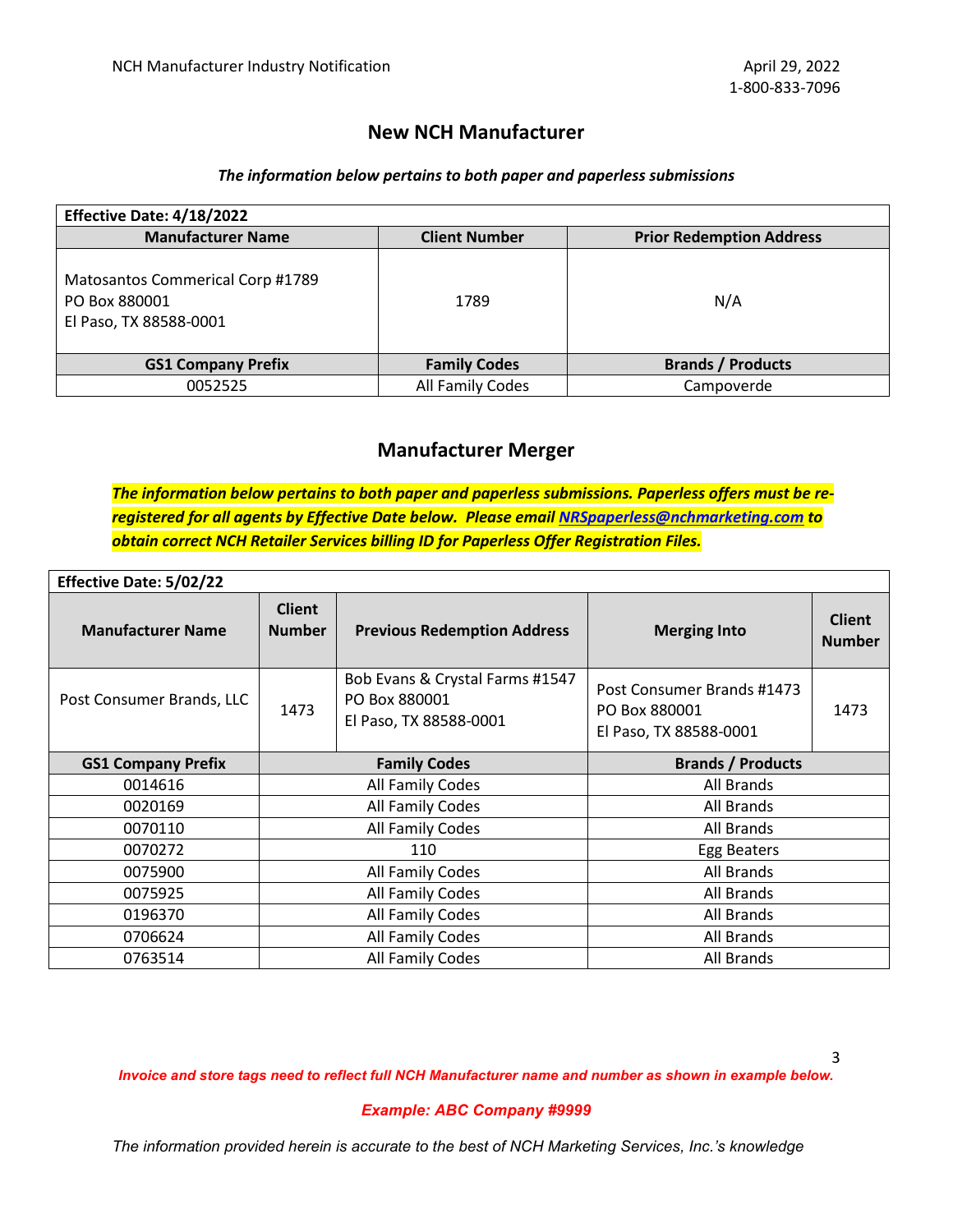# **Manufacturer Merger**

*The information below pertains to both paper and paperless submissions. Paperless offers must be reregistered for all agents by Effective Date below. Please email [NRSpaperless@nchmarketing.com](mailto:NRSpaperless@nchmarketing.com) to obtain correct NCH Retailer Services billing ID for Paperless Offer Registration Files.*

| <b>Effective Date: 5/02/22</b> |                                |                                                                               |                                                                       |                                |  |  |  |
|--------------------------------|--------------------------------|-------------------------------------------------------------------------------|-----------------------------------------------------------------------|--------------------------------|--|--|--|
| <b>Manufacturer Name</b>       | <b>Client</b><br><b>Number</b> | <b>Previous Redemption Address</b>                                            | <b>Merging Into</b>                                                   | <b>Client</b><br><b>Number</b> |  |  |  |
| Post Consumer Brands, LLC      | 1473                           | DNA Dreamfields/Dakota Pasta #1369<br>PO Box 880001<br>El Paso, TX 88588-0001 | Post Consumer Brands #1473<br>PO Box 880001<br>El Paso, TX 88588-0001 | 1473                           |  |  |  |
| <b>GS1 Company Prefix</b>      |                                | <b>Family Codes</b>                                                           | <b>Brands / Products</b>                                              |                                |  |  |  |
| 0033400                        |                                | 500, 520 & 522                                                                | Ronzoni Healthy Harvest                                               |                                |  |  |  |
| 0071300                        |                                | All Family Codes                                                              | All Brands                                                            |                                |  |  |  |
| 0767387                        |                                | All Family Codes                                                              | All Brands                                                            |                                |  |  |  |

| <b>Effective Date: 4/11/22</b> |                                |                                                                                                                 |                                                             |                                |
|--------------------------------|--------------------------------|-----------------------------------------------------------------------------------------------------------------|-------------------------------------------------------------|--------------------------------|
| <b>Manufacturer Name</b>       | <b>Client</b><br><b>Number</b> | <b>Previous Redemption</b><br><b>Address</b>                                                                    | <b>Merging Into</b>                                         | <b>Client</b><br><b>Number</b> |
| Revlon, Inc                    | 197                            | Elizabeth Arden Inc<br>Inmar Dept. #19346<br>Mfr Rcy Office<br>801 Union Pacific Blyd Ste 5<br>Laredo, TX 78045 | Revlon, Inc #197<br>PO Box 880001<br>El Paso, TX 88588-0001 | 197                            |
| <b>GS1 Company Prefix</b>      | <b>Family Codes</b>            |                                                                                                                 | <b>Brands / Products</b>                                    |                                |
| 0719346                        |                                | All Family Codes                                                                                                | All Brands                                                  |                                |
| 0608133                        | All Family Codes               |                                                                                                                 | All Brands                                                  |                                |

*Invoice and store tags need to reflect full NCH Manufacturer name and number as shown in example below.*

#### *Example: ABC Company #9999*

*The information provided herein is accurate to the best of NCH Marketing Services, Inc.'s knowledge*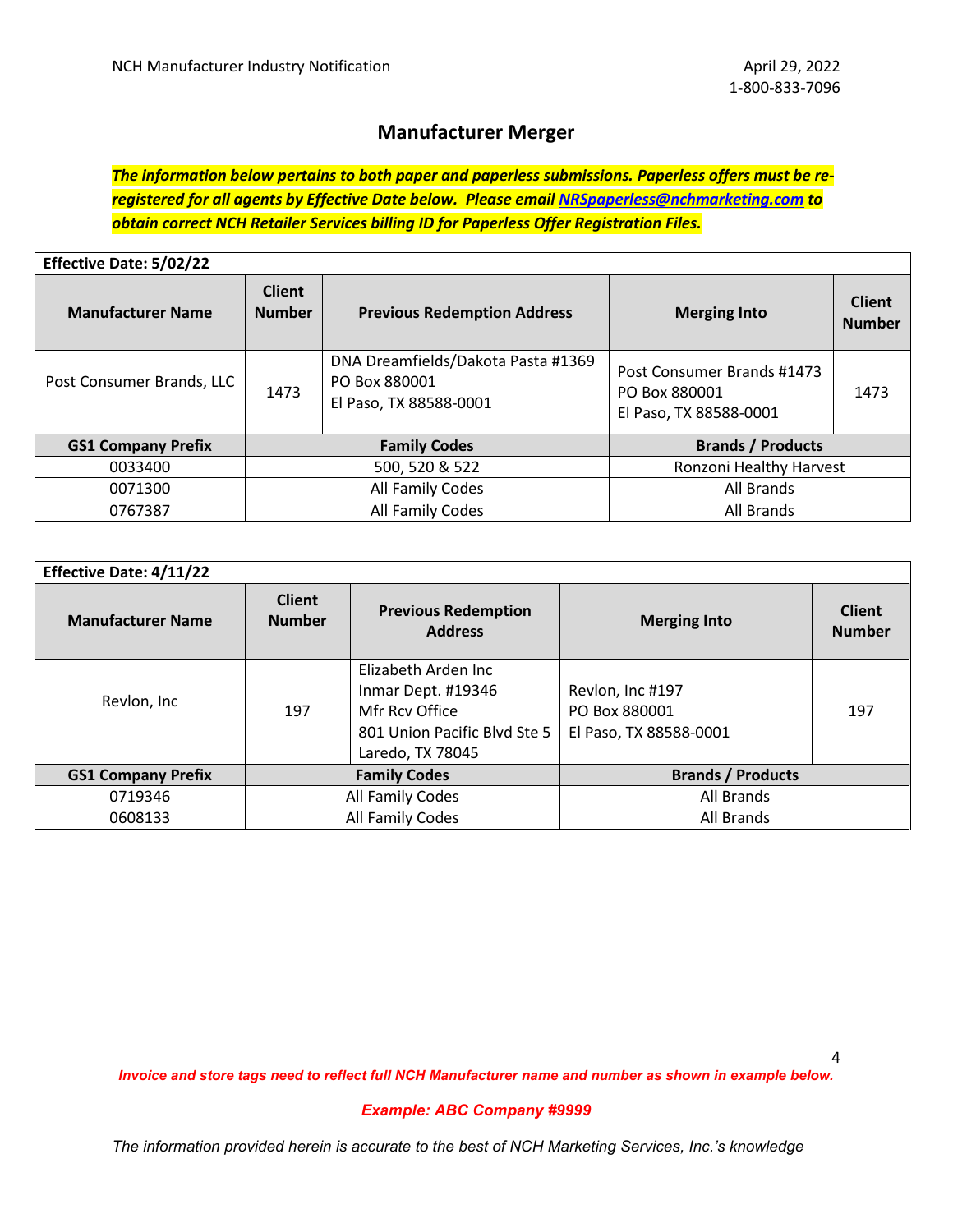# **Manufacturer Split**

*The information below pertains to both paper and paperless submissions. Paperless offers must be reregistered for all agents by Effective Date below. Please email [NRSpaperless@nchmarketing.com](mailto:NRSpaperless@nchmarketing.com) to obtain correct NCH Retailer Services billing ID for Paperless Offer Registration Files.*

| Effective Date: 5/02/2022                                                      |                                |                                                                      |  |                                                                                                                                                                                      |
|--------------------------------------------------------------------------------|--------------------------------|----------------------------------------------------------------------|--|--------------------------------------------------------------------------------------------------------------------------------------------------------------------------------------|
| <b>Previous Manufacturer Name &amp;</b><br><b>Address</b>                      | <b>Client</b><br><b>Number</b> | <b>New Manufacturer Name &amp;</b><br><b>Address</b>                 |  | <b>Client Number</b>                                                                                                                                                                 |
| HFC Prestige International US #2119<br>PO Box 880001<br>El Paso, TX 88588-0001 | 2119                           | Wella Operations US #1791<br>PO Box 880001<br>El Paso, TX 88588-0001 |  | 1791                                                                                                                                                                                 |
| <b>GS1 Company Prefix</b>                                                      | <b>Family Codes</b>            |                                                                      |  | <b>Brands/Products</b>                                                                                                                                                               |
| 0070018                                                                        |                                | 200, 210-234, 900, 910-914                                           |  |                                                                                                                                                                                      |
| 038151                                                                         | 210-217, 250-261               |                                                                      |  | Clairol Hair Color, Natural Instincts Hair<br>Color, Nice N Easy Hair Color, Clairol Root<br>Touch Up, Balsam Hair Color, Herval<br>Essences Hair Color, Vidal Sassoon Hair<br>Color |
| 361422                                                                         |                                | 300, 310-313, 610-613, 632-642                                       |  |                                                                                                                                                                                      |
| 4064666                                                                        | 411-413                        |                                                                      |  |                                                                                                                                                                                      |
| 0037000                                                                        | 550-553, 720-722               |                                                                      |  |                                                                                                                                                                                      |
| 361630                                                                         |                                | 611, 613                                                             |  |                                                                                                                                                                                      |

5

*Invoice and store tags need to reflect full NCH Manufacturer name and number as shown in example below.*

#### *Example: ABC Company #9999*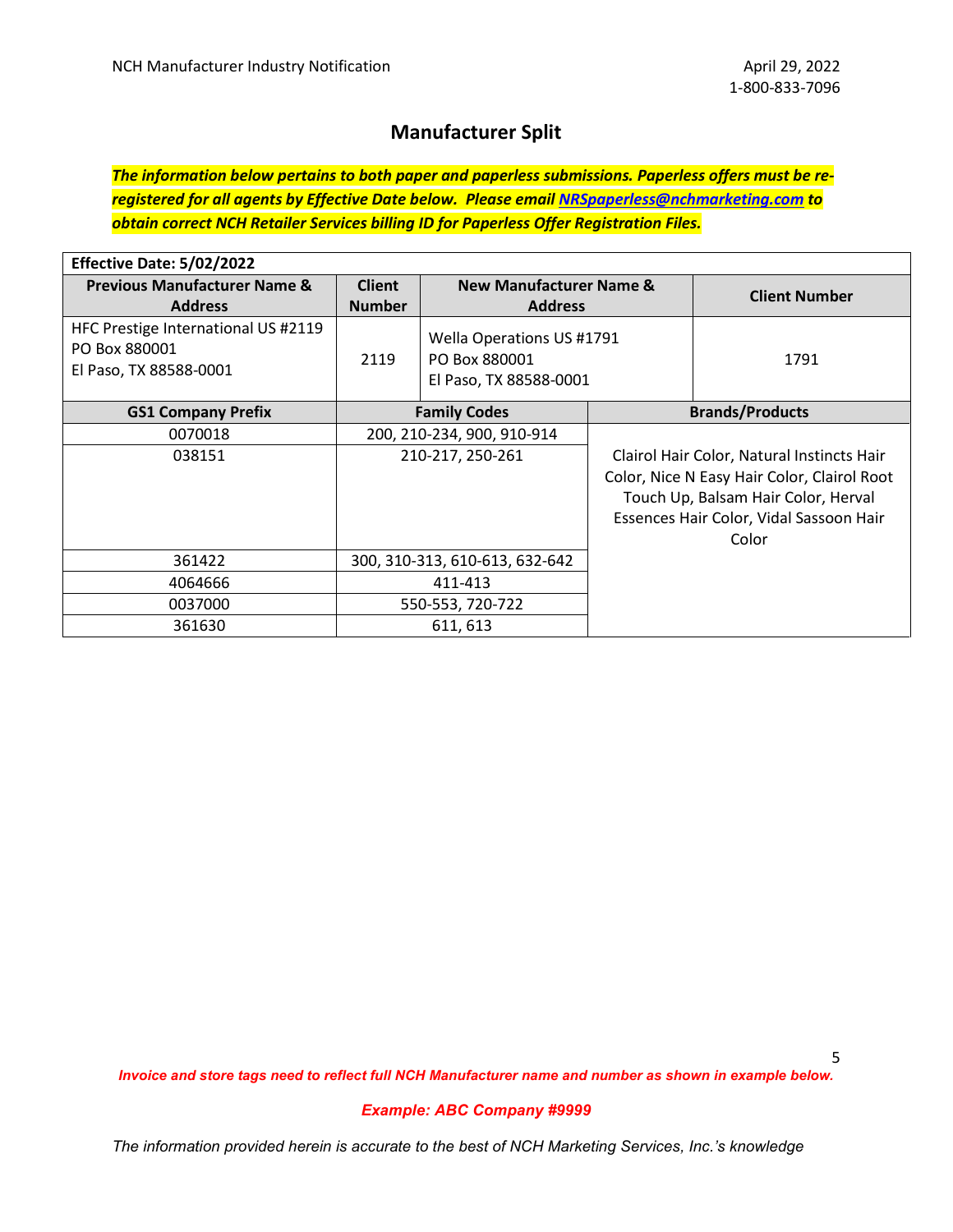# **Manufacturer Redemption Address Change**

*The information below pertains to both paper and paperless submissions. Paperless offers must be reregistered for all agents by Effective Date below. Please email [NRSpaperless@nchmarketing.com](mailto:NRSpaperless@nchmarketing.com) to obtain correct NCH Retailer Services billing ID for Paperless Offer Registration Files.*

| Effective Date: 4/29/2022                                                 |                                |                                                                                                             |                                                                |  |
|---------------------------------------------------------------------------|--------------------------------|-------------------------------------------------------------------------------------------------------------|----------------------------------------------------------------|--|
| <b>Manufacturer Name &amp; Address</b>                                    | <b>Client</b><br><b>Number</b> | <b>Forwarding Information</b>                                                                               | <b>GS1 Company Prefix</b>                                      |  |
| Savencia Cheese USA, LLC #1364<br>PO Box 880001<br>El Paso, TX 88588-0001 | 1364                           | Savencia Cheese<br>Inmar Dept. #18872<br>Mfr Rcy Office<br>801 Union Pacific Blvd Ste 5<br>Laredo, TX 78045 | 0010159<br>0037982<br>0041174<br>0070551<br>0071079<br>0071448 |  |

| Effective Date: 5/13/2022                                            |                                |                                                                     |                           |  |
|----------------------------------------------------------------------|--------------------------------|---------------------------------------------------------------------|---------------------------|--|
| <b>Manufacturer Name &amp; Address</b>                               | <b>Client</b><br><b>Number</b> | <b>Forwarding Information</b>                                       | <b>GS1 Company Prefix</b> |  |
| Mason Vitamins, Inc #1774<br>PO Box 880001<br>El Paso, TX 88588-0001 | 1774                           | <b>Mason Vitamins</b><br>15750 NW 59th Ave<br>Miami Lakes, FL 33014 | 0311845                   |  |

| Effective Date: 5/19/2022                                                |                                |                                                                       |                           |  |
|--------------------------------------------------------------------------|--------------------------------|-----------------------------------------------------------------------|---------------------------|--|
| <b>Manufacturer Name &amp; Address</b>                                   | <b>Client</b><br><b>Number</b> | <b>Forwarding Information</b>                                         | <b>GS1 Company Prefix</b> |  |
| Verena Street Coffee Co #1748<br>PO Box 880001<br>El Paso, TX 88588-0001 | 1748                           | Verena Street Coffee Co<br>720 Verena Court<br>Dubuque, IA 52002-2482 | 0856063002                |  |

*Invoice and store tags need to reflect full NCH Manufacturer name and number as shown in example below.*

#### *Example: ABC Company #9999*

*The information provided herein is accurate to the best of NCH Marketing Services, Inc.'s knowledge*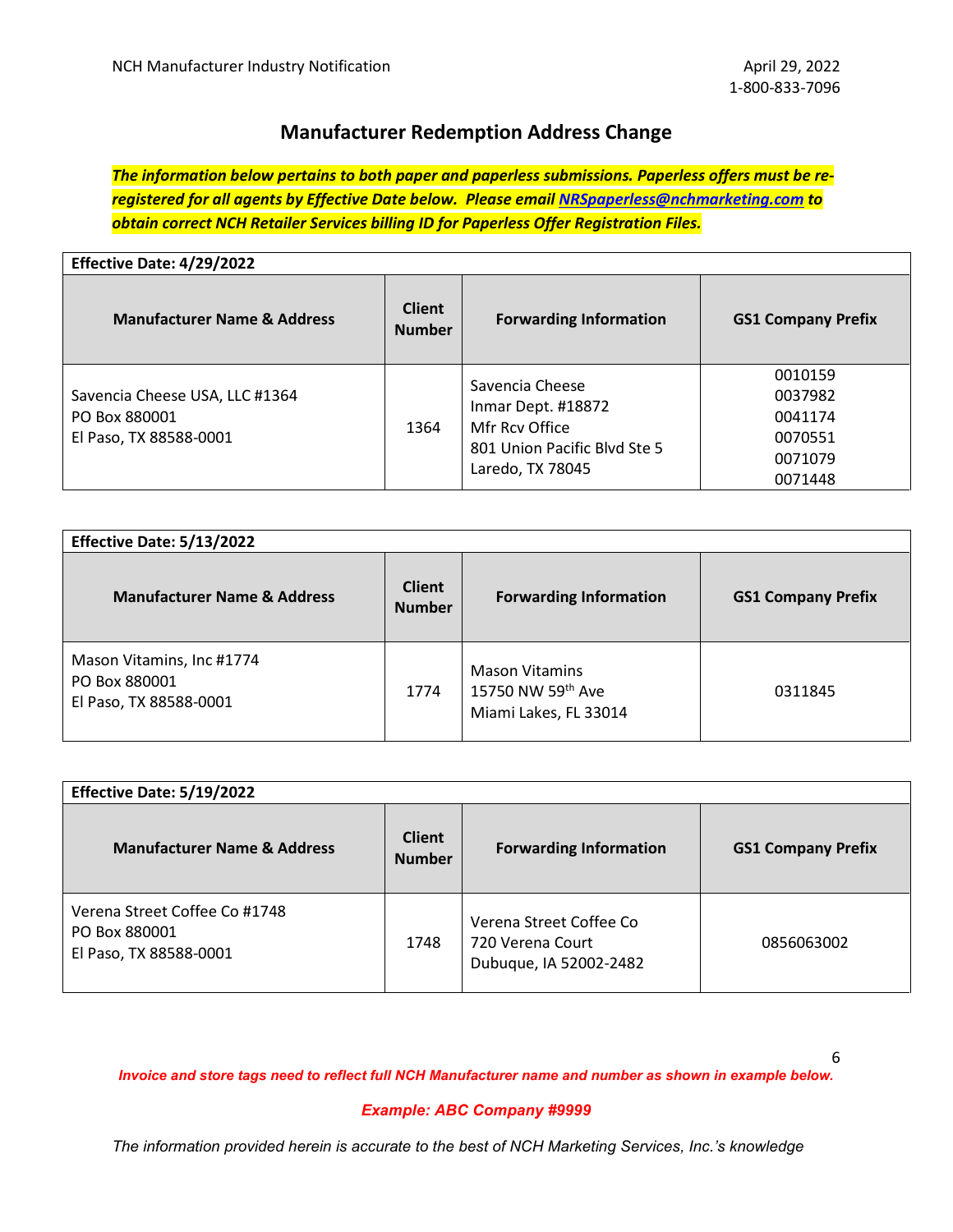# **Manufacturer Redemption Address Change**

*The information below pertains to both paper and paperless submissions. Paperless offers must be reregistered for all agents by Effective Date below. Please email [NRSpaperless@nchmarketing.com](mailto:NRSpaperless@nchmarketing.com) to obtain correct NCH Retailer Services billing ID for Paperless Offer Registration Files.*

| Effective Date: 4/19/2022                                       |                                |                                                                    |                           |  |
|-----------------------------------------------------------------|--------------------------------|--------------------------------------------------------------------|---------------------------|--|
| <b>Manufacturer Name &amp; Address</b>                          | <b>Client</b><br><b>Number</b> | <b>Forwarding Information</b>                                      | <b>GS1 Company Prefix</b> |  |
| W/R Group, Inc #1688<br>PO Box 880001<br>El Paso, TX 88588-0001 | 1688                           | W/R Group<br>9160 East Bahia Dr. Suite 200<br>Scottsdale, AZ 85260 | 081842302                 |  |

# **Manufacturer Name Change**

## *The information below pertains to both paper and paperless submissions*

| <b>Effective Date:</b>                                    |                                |                                           |                      |  |
|-----------------------------------------------------------|--------------------------------|-------------------------------------------|----------------------|--|
| <b>Previous Manufacturer Name &amp;</b><br><b>Address</b> | <b>Client</b><br><b>Number</b> | <b>New Manufacturer Name</b><br>& Address | <b>Client Number</b> |  |
|                                                           |                                |                                           |                      |  |

# **Manufacturer Redemption Clarification**

#### *The information below pertains to both paper and paperless submissions*

| Manufacturer Name & Address | <b>Client</b><br><b>Number</b> | <b>Comments</b> |
|-----------------------------|--------------------------------|-----------------|
|                             |                                |                 |

*Invoice and store tags need to reflect full NCH Manufacturer name and number as shown in example below.*

## *Example: ABC Company #9999*

*The information provided herein is accurate to the best of NCH Marketing Services, Inc.'s knowledge*